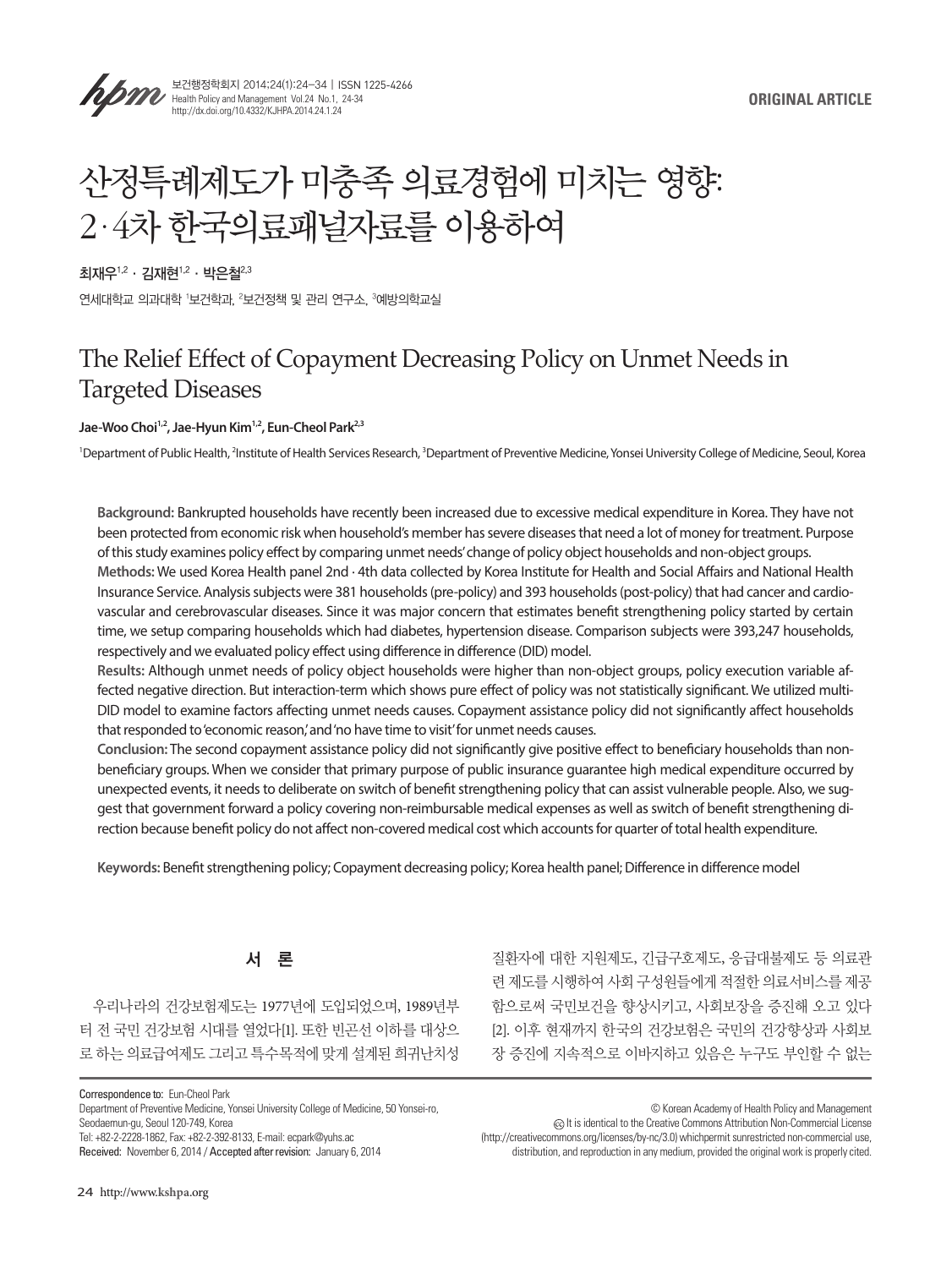사실이다.

하지만 건강보장제도의 보장성 한계로 인하여 높은 비율의 법정 본인부담금, 비급여 본인부담금 등이 존재하고 이로 인해 의료서비 스 이용에 많은 제한이 있는 것으로 알려졌다[3-5]. 국민의료비 중 공공의료비 비율은 2011년 Organization for Economic Cooperation and Development (OECD) 국가의 평균이 72.2%인 데 비해 우 리나라는 55.3%에 불과하다는 사실에서도 볼 수 있듯이 아직도 건 강보험 급여율은 원래 설정했던 목표에는 훨씬 못 미친다. 또한 공 공지출비율은 2009년 56.7%, 2010년 56.5%, 2011년에는 55.3%로 매년 떨어지고 있으며 이것은 건강보험 보장률이 2009년 65.0%에 서 2010년 63.6%, 2011년 63.0%로 감소하는 것에서 그 원인을 찾을 수 있다. 보장률이 낮아지면 가계부담이 늘어날 수밖에 없는데 실 제로 2011년 35.2%로 2010년 34.2%와 비교하면 가계부담은 오히려 1% 늘어난 상황이다[6]. 이는 현대국가의 보건의료에서 '동등한 접 근(equal access)'보다 '동일한 의료필요에 대한 동일한 접근(equal access for equal need)'으로 개념이 발전하였지만 우리나라 의료서 비스 이용에서는 형평성 측면에서 문제점이 드러나고 있음을 확인 할수있는근거이다[7].

우리나라에서는 보장성 강화정책이 국가보건의료계획의 주요 주제로 등장한 것이 2005년 무렵이다. 논의의 배경은 의료비가 많 이 드는 중병(고액중증질환)에 걸릴 경우 경제적 위험으로부터 충 분히 보호받을 수 없다는 문제의식 때문이었으며, 이는 우리나라 건강보험의 가장 큰 취약점으로 지적되었다. 건강보험이 단지 의료 비 할인제도가 아니라 진정한 보험으로서의 기능을 수행하기 위해 서는 고액중증질환이 가져올 충격으로부터의 보호기능이 강화되 어야한다는것이보편적인인식이되었다[8].

건강보험 보장성 강화방안은 여러 가지 방안이 있을 수 있는데 질환 중심, 진료비 중심, 사회계층 중심 그리고 항목 중심으로 나누 어 볼 수 있다. 먼저 질환 중심의 보장성 강화방안은 현재 국민건강 보험의 주된 보장성 강화방안으로 추진되고 있는 정책이다. 특정질 환 중심으로 의료비를 먼저 급여하는 방식으로 사회적으로 이슈가 되는 일부 질환을 우선적으로 급여할 경우 정책실행에 대한 호응 도를 높일 수 있다는 정치적 장점을 가지고 있다. 또한 중증질환에 걸릴 경우 고액의 진료비로 경제적 파탄에 이르게 될 위험이 큰 것 이 보편적 인식이기 때문에 중증질환 중심으로 보장성을 강화할 경우 이론적인 타당성을 가질 수 있다는 장점이 있다. 그러나 개인 의 의료비 측면에서는 본인부담이 높은 질병을 커버해 주는 장점이 있지만, 현실적으로 본인이 걸린 질환이 본인부담이 높음에도 불 구하고 질환 리스트에 포함되지 않을 경우 혜택을 받지 못하는 경 우가발생할수있다.

두 번째로 진료비 중심의 보장성 강화방안은 질환의 종류나 특 정 항목의 해당 여부에 상관없이 개인이 지불하는 본인부담금의 크기를 줄여 주는 보장성 강화방안이다. 대표적인 진료비 중심의 보장성 강화방안으로는 본인일부부담금 산정특례(중증질환자 산 정특례)를 들 수 있으며 전체 본인부담률을 낮추어 주는 방식도 이 에 해당한다고 할 수 있다. 이론상으로 본인부담상한제는 과도한 의료비 지출로 인한 경제적 부담을 덜어주어 개인의 재난적 의료비 를 막아주는 장점이 있으며, 전체 본인부담률을 낮추어 주는 방식 은 다른 어떤 방식보다 많은 사람들에게 혜택을 줄 수 있다는 점에 서 국민들의 큰 호응을 얻을 수 있다. 하지만 본인부담상한제의 경 우에는 법정본인부담금에 대해서만 적용된다는 단점이 있고 전체 본인부담률을 낮추는 방식은 국민건강보험의 재정 여건에 따라 추 진해야한다는점이제한점으로지적되고있다.

셋째, 사회계층중심의보장성강화방안은의료비부담능력이취 약한 저소득층이나 노인, 아동 등과 같은 의료비 투자 시 기대 효율 이 높은 집단에 대해 우선적으로 보장성을 강화하는 방안이다. 대 표적인 사회계층 중심의 보장성 강화방안으로는 법정본인부담금 에 대해서 계층별로 본인부담상한제의 상한 기준액을 차등 적용하 는 방법과 건강보험이 급여하지 못하는 비급여에 대한 취약계층 현 금급여(보조)가 이에 해당한다고 하겠다. 같은 금액이라고 할지라 도 개인의 소득수준에 따라 체감하는 본인부담의 크기가 다르고 연령에 따라 의료이용률 등이 달라질 수 있기 때문에 사회계층별 보장성강화방안은이론적으로정당성을가진다.

마지막으로 항목별 중심의 보장성 강화방안은 현재 비급여로 남 아있는 항목에 대하여 우선순위를 정한 후 급여에 포함시키는 방 법으로 우리나라의 경우 낮은 보장성으로 인해 급여이어야 함에도 비급여로 남아 있는 필수적 의료서비스에 대한 보장성 강화가 주 된 관심사가 되고 있다.개인의 의료비 측면에서는 보다 많은 필수 적 의료서비스가 급여화되어야 하겠지만, 급여 항목 설정을 위한 사회적 합의가 어렵고 무엇보다 문제가 되는 것은 어디까지가 필수 의료의 영역인지, 즉 공적으로 보장해야 하는 대상인지가 명확하 지 않다는 점이다. 따라서 항목별 보장성 강화방안은 급여확대항 목에대한공감대형성미비와원칙의부재가존재한다[9].

정부는 2005년부터 2008년까지 3조 5천억 원의 예산을 투입하 여 건강보험 급여율을 70%까지 높이겠다는 소위 건강보험 보장성 강화방안(2005-2008)을 마련하였으며 뒤이어 제2차 건강보험 보 장성 강화계획(2009-2013)이 수립되었다[10]. 특히 보장성 강화방 안 계획에서 정부는 진료비 부담이 큰 암 등 중증질환 진료비 경감 에 초점을 두고 건강보험 보장성을 선진국 수준까지 단계적으로 향 상하는 것을 목표로 하였다. 그리고 진료비 부담크기, 전문가조사, 외국사례 등 상병별 우선순위 검토과정을 거쳐 '암, 심장질환, 뇌혈 관질환'을 선정하고 법정본인부담을 10→5%로 순차적으로 경감하 고자 하였다. 이렇게 시작된 산정특례제도는 앞에서 설명한 4가지 보장성 강화방안 중에서 중증 · 고비용 질환 관련 의료비용을 우선 적으로 급여하는 질환별 접근으로 볼 수 있다. 정부는 이러한 질환 별 접근방법인 산정특례제도를 통해 1차적으로 2005년 9월 암, 심 ·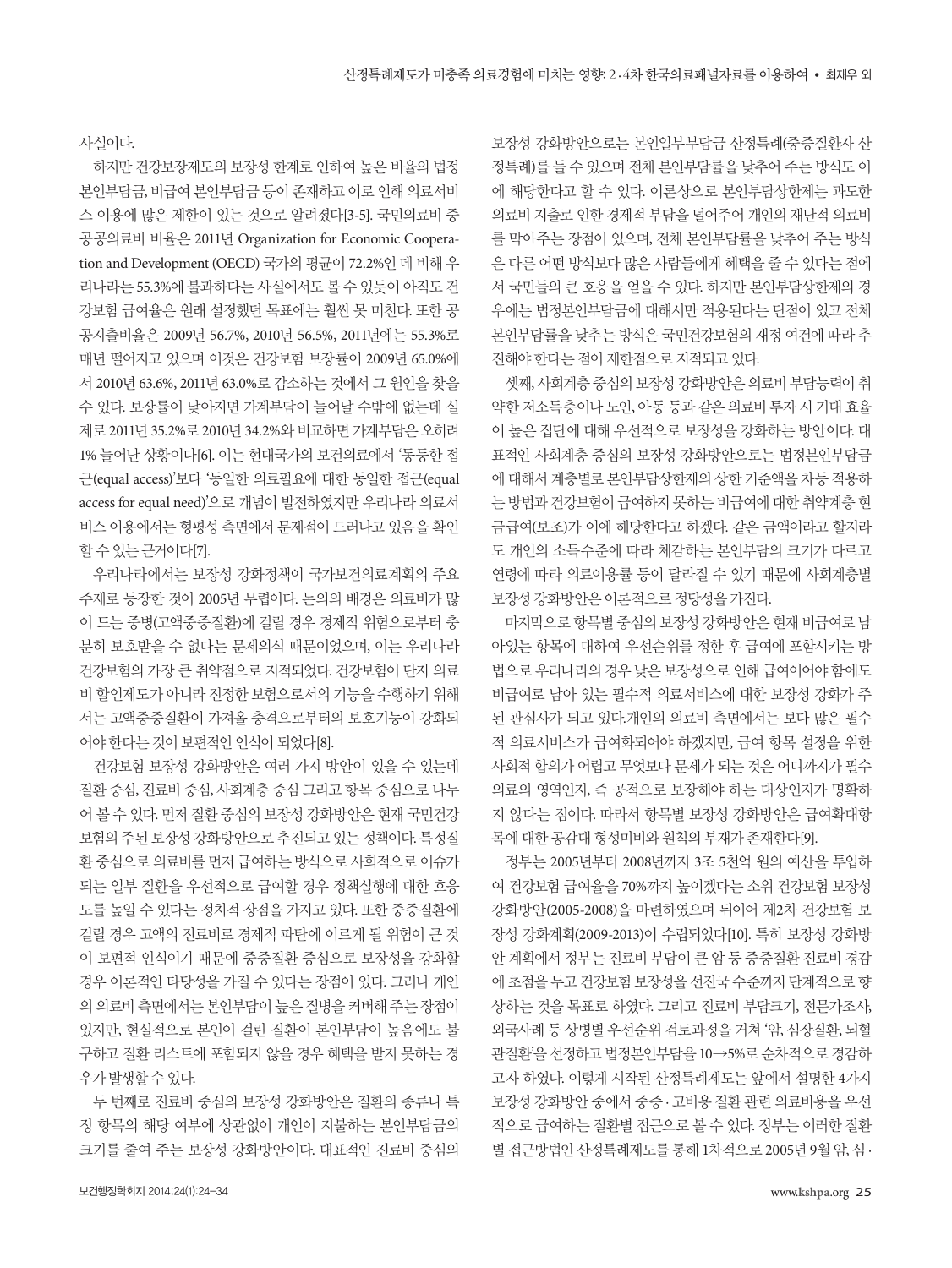뇌혈관질환을 진단받은 환자가 공단에 등록하면 본인부담률을 20%에서 10%로 인하하였다. 또한 2차 산정특례제도를 통해 2009 년 12월에 암환자 입원 · 외래 본인부담률을 인하하였으며(10→5%) 뒤이어 2010년 1월부터 심 · 뇌혈관환자의 입원 · 외래 본인부담률 을 인하하였다(10→5%). 이러한 보장성 강화정책이 시행됨에 따라 정책의 효과를 평가하기 위한 연구가 활발히 진행되고 있는데, 그 중 2005년 9월에 시행된 1차 산정특례제도의 효과를 알아보기 위 해 많은 연구들이 진행되었다.

Ju [11]의 연구에서는 암 보장성 강화가 의료이용에 미친 영향을 연구하였다. 연구대상자는 2004년 9월부터 2006년 8월까지 건강보 험 암 진료환자 중에서 신규로 위암, 폐암, 간암, 대장암, 유방암, 자 궁경부암 진료를 받은 자를 선정하였다. 보장성 강화정책 이전과 이후로 환자를 구분하여 암환자의 발생 정도, 암 종별 의료이용 변 화, 보장성 강화가 의료이용에 미치는 요인을 분석하였다. 암 진료 비는 6개암모두에서통계적으로유의하게증가하였다.

Choi [12]의 연구에서는 중증질환 보장성 강화가 심 · 뇌혈관질 환자의 의료이용에 미치는 영향에 대해서 연구하였다. 중증질화 보 장성 강화정책이 시행된 2005년 9월을 기준으로 2004년 9월-2005 년 8월을 '정책시행 전'으로, 2005년 9월-2006년 8월을 '정책시행 후'로 구분하여 의료이용의 변화와 정책의 효과를 비교분석하였 다. 인구학적 특성과 의료기관 특성을 통제한 후 이중차이분석법 을 이용하여 중증질환 보장성 강화정책의 영향을 분석한 결과, 심 · 뇌혈관환자는 정책시행 후 입원건당 입원일수는 감소하였으나, 입 원건당 진료비와 입원일당 진료비는 증가하였다. 뇌혈관질환자는 정책시행 후 입원건당 입원일수는 차이가 없었으며, 입원건당 진료 비와입원일당진료비는감소하였다.

Nam [9]의 연구는 건강보험 보장성 강화로 인한 급여의 확대가 병원 경영 성과에 어떠한 영향을 미쳤는지를 분석하였다. 서울 소 재의 상급요양기관 대학병원 한 곳을 대상으로 하였으며 급여와 비급여 진료수익을 포함한 진료데이터를 이용하여 분석하였다. 이 연구는 중증질환자 산정특례 대상 상병으로 내원한 입원 · 외래환 자를 대상으로 하였으며 제도시행 전(2004년 9월-2005년 8월)과 시행 후(2005년 9월-2006년 8월)로 비교하였다. 연구결과는 총 방 문건수가 감소하였으며, 건당진료비, 일당진료비, 재원일수 모두 본 인부담 경감 이후에 크게 증가하였으며, 통계적으로 평균차이가 유 의한것으로확인되었다.

Kim [13]의 '보장성 강화정책의 형평성 평가' 연구에서는 1차 산 정특례제도에서 암환자 보장성 강화정책이 소득수준(보험료 분 위)에 따른 의료이용과 의료비 부담 형평성 개선에 미친 영향을 평 가하였다. 의료이용에서의 변화와 함께 재난적 (급여)진료비에서의 형평성이 정책시행에 따라 변화하였는지를 평가하였다. 분석은 정 책도입 전후 시기와 사회경제적 수준의 상호교차항을 이용한 이중 차이분석법을 이용하였다. 암환자와 간질환 환자에서의 의료이용

형평성 개선 정도를 평가한 결과, 암환자에서 입원과 외래 의료이 용의 불형평성이 개선되었다. 재난적 의료비 발생은 암환자가 간질 환 환자에 비해 감소하였지만 소득계층이 낮을수록 그 감소 정도 는작았다.

이 연구의 목적은 2009년 12월-2010년 1월에 걸쳐 시행된 2차 산 정특례제도의 대상 질환(암, 심 · 뇌혈관질환)을 진단받은 환자를 보유한 가구를 대상으로 정책시행 전후로 정책 수혜집단과 비수혜 집단의 미충족 의료경험의 변화를 비교함으로써 정책효과를 알아 보고자하는것이다.

#### 방 법

#### 1. 연구모형

미충족 의료에 영향을 미치는 요인을 분석하는 모형으로 Anderson [14]이 제시한 사회행태학적 모형(Anderson's Behavioral Model of Health Services Use)이 널리 사용되고 있다[15-18]. Anderson [14]에 따르면, 개인이 인지하는 요구(perceived need)는 전 문가에 의해 판단된 요구(evaluated need)와는 달리 개인의 사회경 제적 상태와 건강신념에 의해 발생된다고 하였다. 앤더슨 모형에서 는 의료서비스와 관련한 개인의 행위를 결정하는 요인들로 소인성 요인(predisposing factors), 가능요인(enabling factors), 요구요인 (need factors)을 제시하였다. 앤더슨 모형에서 제시한 각각의 요인 들에 대하여 구체적으로 살펴보면, 우선 소인성 요인은 의료이용에 대한 욕구 발생 이전부터 개인의 의지와 상관없이 이미 지니고 있 는 특성들로 인구사회학적 변수(성, 연령, 혼인상태), 사회구조적 변 수(교육수준, 직업), 건강에대한신념과태도로구성된다[19].

가능요인은 의료이용을 가능하게 하는 개인 및 지역사회의 자원 을 말하는 것으로서 주로 소득과 가구원 수, 건강보험형태, 민간의 료보험 가입 여부와 같은 변수들이 포함되며, 그 중에서 소득은 미 충족의료와관련해서대부분유의한영향을미쳤다[20,21]. 요구요 인은 개인의 장애나 질병의 수준과 관련된 질병요인으로 의료서비 스를 이용하는 데 직접적인 원인이 되는 요인들이다[22,23]. 여기에 는 주로 주관적인 건강상태, 만성질환 유무, 장애 여부와 같은 변수 들이 포함된다. 이 연구에서는 미충족 의료에 영향을 미치는 요인 을 알아보기 위해 앤더슨 모형의 소인성 요인, 가능요인, 요구요인 을고려하였다.

제도성과를 평가하는 방법 중에서 가장 우수한 방법은 이론적으 로 무작위배정의 실험설계(experimental design)이다. 그러나 현실 에서 프로그램 참가 여부를 무작위로 배정하는 것은 매우 어렵다. 이에 대한 대안으로 실험설계를 최대한 유사하게 모방하는 준 실험 모형(quasi-experimental design)일 것이다. 이 연구에서는 준 실험 모형의일종인이중차이분석방법(difference in difference model)을 활용하여 정책의 효과를 평가하고자 한다. 이중차이분석방법은 정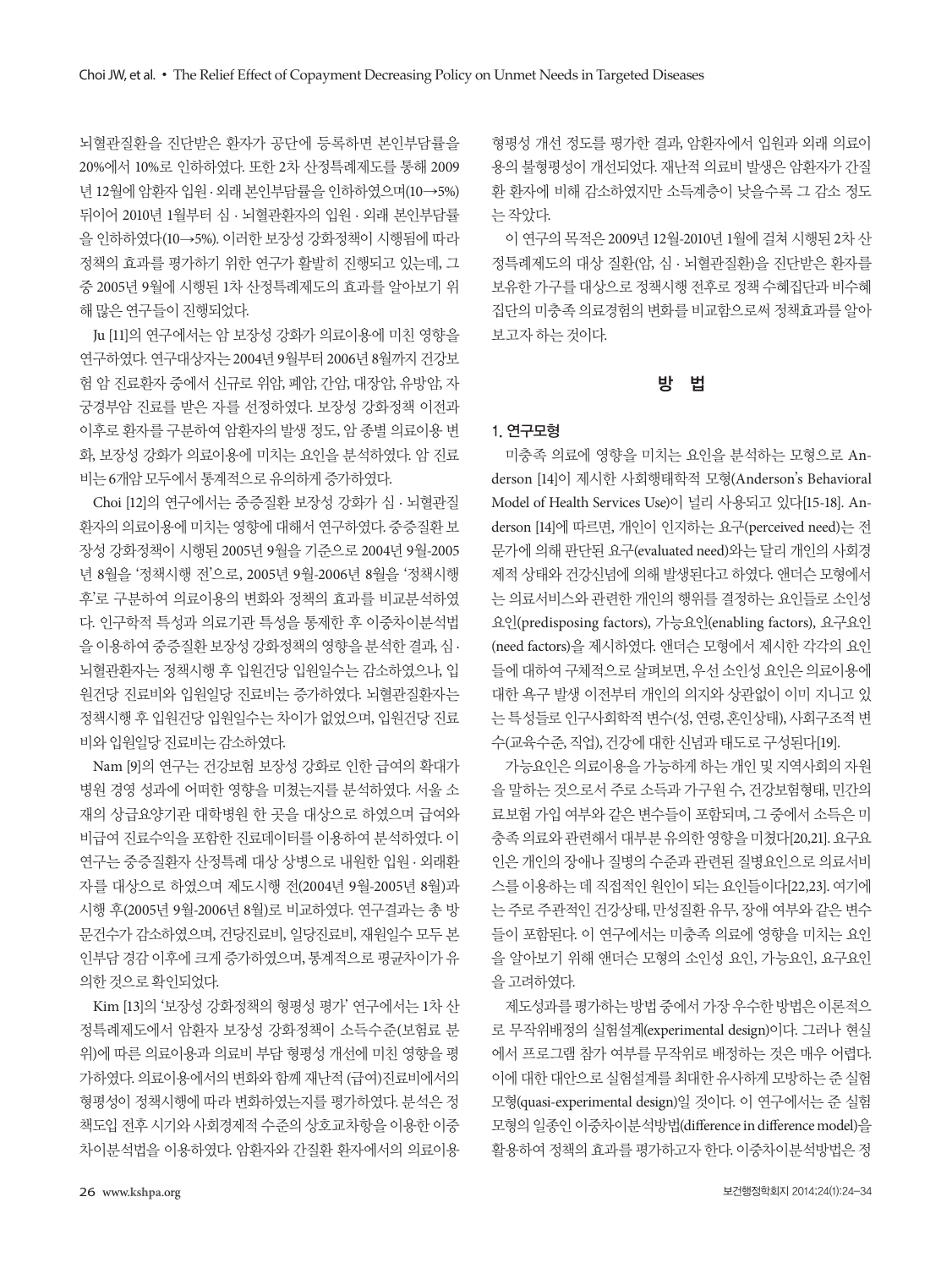책개입 전후 시점의 정책 수혜집단과 비수혜집단의 변화를 동시에 비교함으로써 원인과 결과의 연관성을 추정하는 모형이다. 수혜집 단의 전후 차이에서 비수혜집단의 전후 차이를 빼면 정책의 순수 한 효과를 추정할 수 있다는 점을 활용하는 것이다[24]. 따라서 이 연구에서는 Andersen [14]이 제시한 사회행태학적 모형을 이용하 여 미충족 의료에 영향을 주는 요인을 독립변수로 설정하였고 산정 특례제도 수혜집단과 비수혜집단으로 나누어 제도 도입 전후 미충 족의료의경험변화를관찰하고자하였다(Figure 1).

## 2. 자료 및 연구대상

## 1) 연구자료

이 연구는 한국보건사회연구원과 국민건강보험공단에서 수집 한 한국의료패널(Korea Health Panel)의 2차와 4차(각각 2009년, 2011년)자료를 이용하였다. 우리나라의 보건의료 이용실태와 의료 비 지출수준, 건강수준 및 건강행태 등에 대한 기초자료 생산을 목 적으로 하는 한국의료패널조사는 전국규모의 대표성을 유지하기 위하여 2005년 인구주택조사의 90% 전수자료를 추출 틀로 하고 있다. 표본가구의 선정은 1단계로 표본조사구(집락)를 추출하고, 2 단계에서는 표본조사구 내 표본가구를 추출하는 방식으로, 2단계 확률비례 층화집락추출방법으로 선정하였다. 전체 조사구 수는 약 350개 조사구로서 전국 약 8,000가구와 그 가구에 속해 있는 가 구원을대상으로조사하였다.

#### 2) 연구대상

이 연구는 산정특례제도가 미충족 의료경험에 미치는 영향을 살 펴보기 위하여 진행되었다. 2009년 12월 시행된 암환자 입원 · 외래 본인부담률 인하(10→5%), 2010년 1월 시행된 심 · 뇌혈관질환 환자 입원 · 외래 본인부담률 인하(10→5%) 정책으로 인한 2011년에 조 사된 산정특례제도 대상자들의 미충족 의료 개선 여부를 파악해 보려는 것이다. 2차(2009년) 자료의 조사대상가구 수는 7,469가구 였으며 그중 6,798가구를, 4차(2011년) 자료의 조사대상가구 수 6,432가구 중 6,044가구에 대한 조사를 완료하였다. 이 연구에서 2 차와 4차 자료만을 분석한 이유는 종속변수로 활용한 '미충족 의 료경험(unmet needs)'에 대한 조사가 그 시기에만 조사되었기 때문 이다. 분석대상은 정책시행 전(2009년) 암, 심장 · 뇌혈관질환 환자 에서 1년 전(2008년) 해당 질환을 보유하고 있지 않았지만 2009년 가구에 1명 이상 발생한 경우로 설정하였다. 또한 정책시행 후(2011 년)도 같은 방법으로 연구대상가구를 선정하였으며 이러한 방법으 로 2009년 381가구, 2011년 392가구로 선정되었다. 이는 암 등 중증 질환 치료를 위한 의료비가 질환 발생 시기에 따라 많은 차이가 있 기 때문이다[25]. 암과 관련된 비용은 일반적으로 암 발생 초기(암 진단 후 1년까지)에 가장 높고 중기에서는 초기보다 낮아졌다가 말 기에 다시 높아지는 U자형 곡선형태를 보이는 것으로 알려져 있다 [26]. 보장성 강화정책이 특정 시점을 기준으로 시행되었다는 점을 평가하는 것이 주요한 관심이므로 정책의 대상이 되지 않는 당뇨/ 고혈압 환자를 비교대상그룹으로 설정하였다. 당뇨/고혈압 환자는 2009년 349가구, 2011년 247가구로 선정되었으며 이는 산정특례 대상가구에서사용된방법과동일하다.

#### 3. 변수선정

# 1) 종속변수

종속변수는미충족의료경험(unmet needs)으로보건의료서비스 에대한개인의주관적판단으로측정된인지된필요개념으로의료 서비스의 대상자가 인식하기에 충족되지 않은 의료(self-perceived healthcare need for which care is not provided)를분석하였다.

이에 해당하는 질문으로 한국의료패널자료에서 '지난 1년간 병 · 의원 진료 또는 검사를 받아 볼 필요가 있었으나 받지 못한 적이 한 번이라도 있었습니까?'라는 설문에 '1) 예, 받지 못한 적이 한 번이 라도 있다'라고 답한 경우 미충족 의료경험이 있는 것으로 정의하 고, '2) 아니오, 받지 못한 적이 한 번도 없다'라고 응답한 경우 미충 족의료경험이없는것으로분석하였다.

또한 특정 사유로 인해 필요한 의료서비스를 받지 못한 경우 그



**Figure 1.** Frame of study.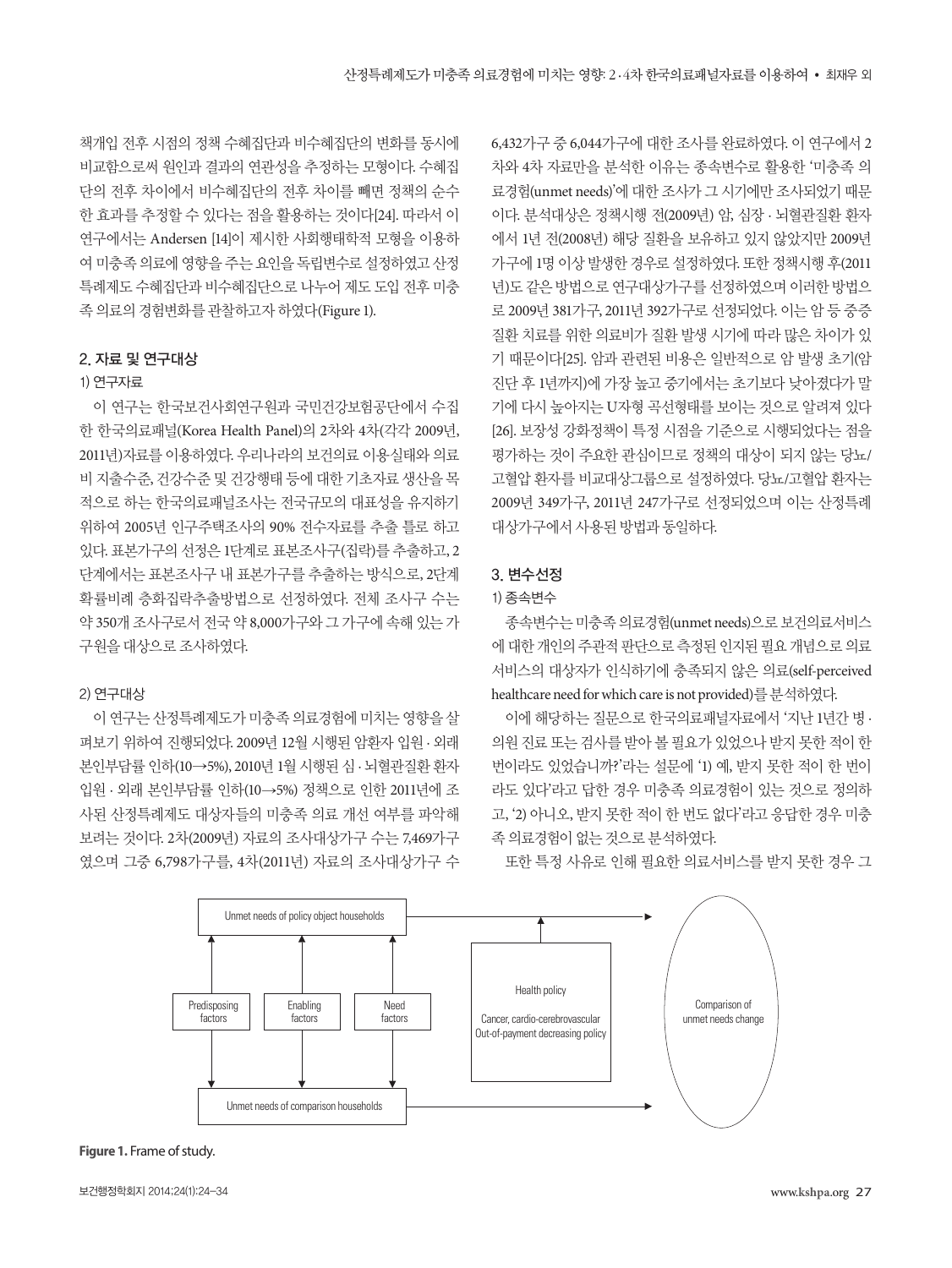요인을 알아보기 위해, '지난 1년간 필요한 병 · 의원 진료나 검사를 받지 못하신 가장 중요한 이유는 무엇입니까?'라는 질문에 '경제적 이유,' '의료기관이 너무 멀어서,' '거동이 불편해서 혹은 건강상의 이유로 방문이 어려웠음,' '아이를 돌볼 사람이 없어서,' '증세가 경 미해서,' '어디로 가야 할지 몰라서(정보부족),' '방문시간이 없어 서,' '주치의가 없어서'의 8가지 항목 중에서 해당 사유로 인해 의료 서비스를 이용하지 못했다고 응답(각 해당 사유에서 '1) 예')한 경 우 중, 가장 응답 수가 많았던 '경제적 이유,' '방문시간이 없어서'라 는 세 가지 이유에 대하여 미충족 의료경험이 발생한 경우를 미충 족의료경험이없는경우와비교하여분석하였다.

이 연구에서는 가구가 하나의 개체로 행동한다는 단일단위 가 구 의사결정 이론모형에 따라 가구가 하나의 단일단위로 미충족 의료를 경험한다고 가정하였다. 따라서 한 가구 안에 미충족 의료 를 경험했다고 응답한 가구원이 1명이라도 있을 경우 해당 가구에 미충족의료가있다고정의하였다[27].

#### 2) 독립변수

미충족 의료에는 크게 소인성 요인, 가능요인, 기타 요구요인으 로 분류된 독립변수를 구성하였다. 소인성 요인으로는 가구주 특 성(성별, 연령, 교육수준, 혼인상태)로 구성하였다. 가능요인은 건강 보험형태, 가구 소득수준, 민간보험 가입 여부로 정하였다. 요구요 인으로는 장애인 유무, 건강상태로 구성하였다. 건강상태는 100점 척도에서 70점 미만이라고 응답한 사람이 있는 경우를 나쁘다고 정의하였다[28]. 가구주는 가구의 생계를 책임짐으로써 실질적으 로 가구를 대표하는 특성을 가지며, 이러한 가구주의 특성은 가구 의 경제적 의사결정에 중요한 요인이 된다[29]. 따라서 이 연구와 같 은 가구단위의 분석에서는 가구의 보이지 않는 특성을 반영하고 있는 가구주의 인구사회학적 특성을 보정할 필요가 있다고 판단하 여이를분석변수로포함하였다.

#### 4. 통계방법

각 집단별로 정책시행 전후로 미충족 의료경험 여부의 차이가 있 는지 카이제곱검정을 실시하여 검증하였다. 소인적 요인, 요구요인, 필요요인 등 미충족 의료에 영향을 미치는 요인을 통제하여 산정특 례제도가 발생하기 전후로 집단별 미충족 의료경험의 통계적인 유 의한 차이가 있는지를 이중차이분석방법(difference in difference model)을 이용하여 분석하였다. 정책 수혜집단과 비수혜집단을 나 누어 집단변수와 시기변수, 상호교차항(interaction)을 설정하였고, 시기변수는 산정특례제도 이전(2005= 0)과 이후(2008=1)로, 집단 변수는 산정특례제도 수혜 여부(비수혜= 0, 수혜=1)로 더미변수 처리하였다. 집단변수는 정책의 수혜집단과 비수혜집단 사이에 유 의한 차이가 있는지를, 시기변수는 정책시행 전과 후에 유의한 차이 가 있는지를 보여준다. 보장성 강화정책의 순수한 효과는 집단변수 와시기변수의상호교차항을통해서파악된다. 또한개인단위(가구 주 특성)와 가구단위의 정보가 혼재되어 있으므로 수준이 다른 점 을고려하기위하여다수준분석방법을실시하였다. 가구단위분석 이므로 가구원 수가 가구별로 다르기 때문에 이를 보정하기 위하 여 가구소득에 균등화 지수로 square root scale을 사용했다. 분석 에는 SAS ver. 9.2 (SAS Institute Inc., Cary, NC, USA) 통계패키지를 이용하였다.

#### 결 과

산정특례제도 대상인 암, 심장질환 · 뇌혈관질환 환자를 보유한 가구(산정특례제도 대상가구)는 정책시행 전 381가구, 정책시행 후 392가구였다(Table 1). 산정특례제도 대상가구에서 가구주의 교육수준과 가구소득이 정책시행 전후로 통계적으로 유의한 차이 가 있었다. 정책시행 전 건강보험형태, 장애인 동거 여부, 민간보험 가입 여부에서도 정책시행 전보다 후에 미충족 의료를 경험한 가 구수에서통계적으로유의한차이가있었다.

산정특례 대상가구에서 미충족 의료가 발생한 가구는 정책시행 전 131가구에서 정책시행 후 74가구로 감소했다. 먼저 가구주 수준 에서 살펴보면, 정책시행 전후 가구주의 성별에서는 남성 가구주 의 가구비율은 증가한 반면 여성 가구주는 감소하였다. 연령에서 는 39세 이하와 40-64세 가구주의 비율이 증가하였으나 65세 이상 의 가구주는 감소하였다. 교육수준에서는 초등학교 졸업 미만의 학력을 가진 가구비율은 감소하였으나 고졸, 대졸 이상 가구비율 은 증가하였다. 또한 가구주의 혼인상태가 기혼인 가구주의 비율 은증가하였으나이혼, 미혼, 별거한가구주의비율은감소하였다.

가구단위에서 살펴보면, 소득수준이 가장 낮은 가구의 경우 정 책시행 후 미충족 의료를 경험한 가구비율은 증가하였으나 중위소 득과 고소득층 가구에서는 감소하였다. 건강보험형태에서는 건강 보험, 장애인 동거 여부에서는 장애인과 동거하는 가구비율이 정책 시행 후 증가하였다. 또한 건강상태가 나쁘다고 응답한 가구비율과 민간의료보험을 가입하지않은가구비율이증가하였다.

산정특례제도 비대상인 당뇨 · 고혈압 환자를 보유한 가구(산정 특례제도 비대상가구)는 정책시행 전 349가구, 정책시행 후 247가 구였다(Table 2). 산정특례제도 비대상가구에서 정책시행 전후로 민간보험 가입 여부에서 유의한 차이가 있었지만 다른 요인들에서 는유의한변화가없었다.

가구주수준에서 정책시행 전후 변화를 살펴보면, 미충족 의료 가 발생한 가구는 정책시행 전 93가구에서 정책시행 후 46가구로 감소했다. 먼저 가구주수준에서 살펴보면, 정책시행 전후 가구주 의 성별에서는 남성 가구주의 가구비율은 증가한 반면 여성 가구 주는 감소하였다. 연령에서는 39세 이하와 40-64세 가구주의 비율 이 감소하였으나 65세 이상의 가구주는 증가하였다. 교육수준에서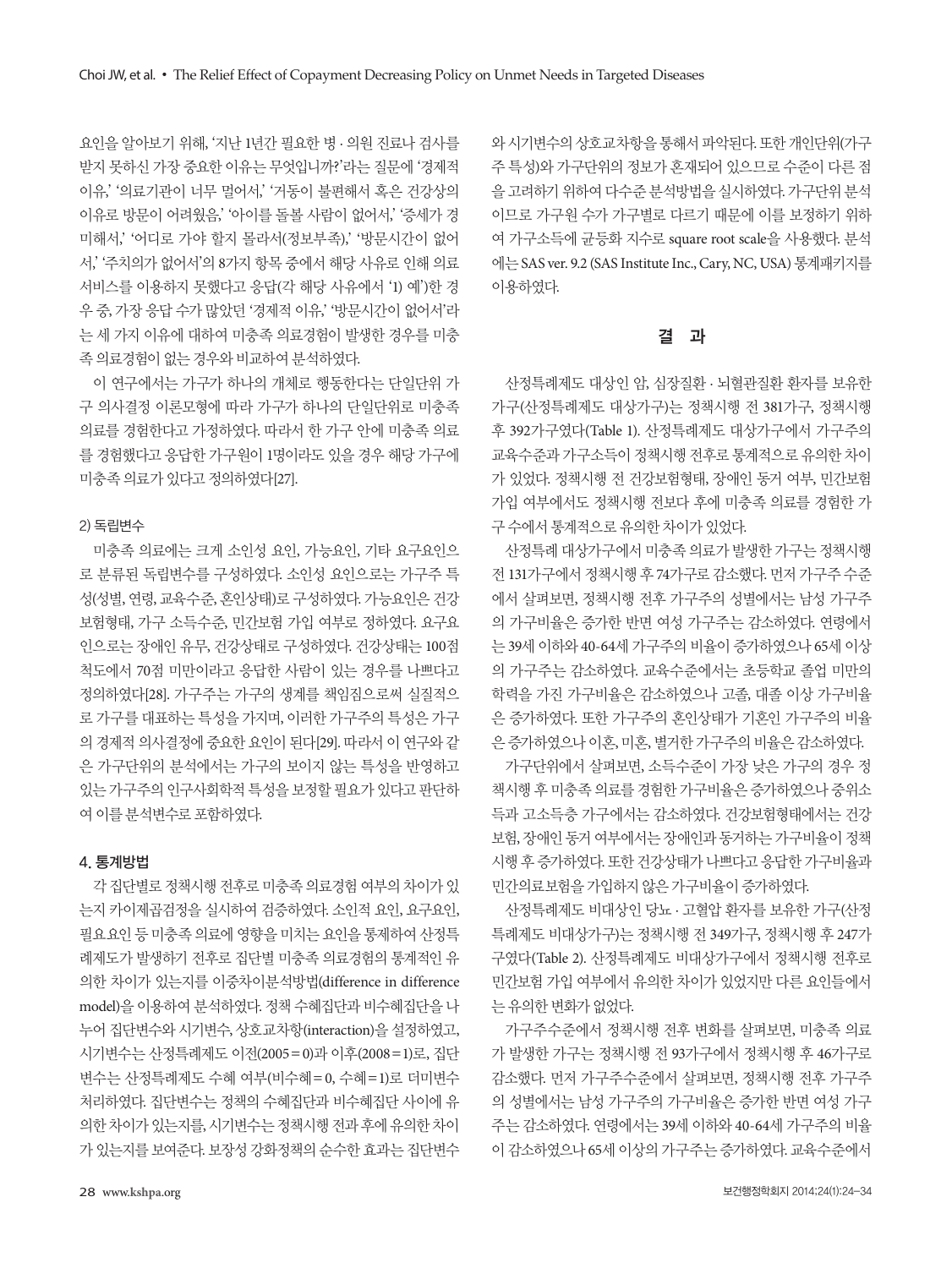|                                | Before policy (2009) |             |           | After policy (2011) |                |           |            |
|--------------------------------|----------------------|-------------|-----------|---------------------|----------------|-----------|------------|
| Variable                       |                      | Unmet needs |           |                     | Unmet needs    |           | $p$ -value |
|                                | Total (%)            | Yes         | <b>No</b> | Total $(\%)$        | Yes            | <b>No</b> |            |
| Total                          | 381 (100)            | 131         | 250       | 392 (100)           | 74             | 318       |            |
| Level of householder           |                      |             |           |                     |                |           |            |
| Sex                            |                      |             |           |                     |                |           | 0.4076     |
| Men                            | 231 (60.6)           | 78          | 153       | 249 (63.5)          | 60             | 189       |            |
| Women                          | 150 (39.4)           | 53          | 97        | 143 (36.5)          | 14             | 129       |            |
| Age (yr)                       |                      |             |           |                     |                |           | 0.9721     |
| Below 39                       | 48 (12.6)            | 15          | 33        | 48 (12.2)           | 10             | 38        |            |
| 40-64                          | 165 (43.3)           | 66          | 99        | 168 (42.9)          | 42             | 126       |            |
| Over <sub>65</sub>             | 168 (44.1)           | 50          | 118       | 176 (44.9)          | 22             | 154       |            |
| <b>Education level</b>         |                      |             |           |                     |                |           | 0.0063     |
| Under elementary school        | 166 (43.6)           | 61          | 105       | 146 (37.2)          | 21             | 125       |            |
| Middle school                  | 27(7.1)              | 12          | 15        | 57(14.5)            | $\overline{7}$ | 50        |            |
| High school                    | 124 (32.5)           | 45          | 79        | 118 (30.1)          | 27             | 91        |            |
| Above university               | 64(16.8)             | 13          | 51        | 71(18.1)            | 19             | 52        |            |
| Marriage status                |                      |             |           |                     |                |           | 0.0604     |
| Married                        | 195 (51.2)           | 62          | 133       | 227 (57.9)          | 57             | 170       |            |
| Unmarried, divorce, separation | 186 (48.8)           | 69          | 117       | 165 (42.1)          | 17             | 148       |            |
| Level of household             |                      |             |           |                     |                |           |            |
| Income level                   |                      |             |           |                     |                |           | < 0.0001   |
| High (1 quartile)              | 84 (22.0)            | 25          | 59        | 108 (27.6)          | 28             | 80        |            |
| Middle (2 quartile)            | 107 (28.1)           | 55          | 52        | 149 (38.0)          | 19             | 130       |            |
| low (3 quartile)               | 190 (49.9)           | 51          | 139       | 135 (34.4)          | 27             | 108       |            |
| Health insurance type          |                      |             |           |                     |                |           | 0.0007     |
| Health insurance               | 290 (76.1)           | 98          | 192       | 336 (85.7)          | 70             | 266       |            |
| Medical aid                    | 91 (23.9)            | 33          | 58        | 56 (14.3)           | $\overline{4}$ | 52        |            |
| Member with disability         |                      |             |           |                     |                |           | 0.0002     |
| <b>No</b>                      | 325 (85.3)           | 110         | 215       | 293 (74.7)          | 58             | 235       |            |
| Above 1 person                 | 56 (14.7)            | 21          | 35        | 99 (25.3)           | 16             | 83        |            |
| Health status                  |                      |             |           |                     |                |           | 0.1684     |
| Good                           | 186 (48.8)           | 70          | 116       | 172 (43.9)          | 26             | 146       |            |
| Bad                            | 195 (51.2)           | 61          | 134       | 220 (56.1)          | 48             | 172       |            |
| Private insurance              |                      |             |           |                     |                |           | < 0.0001   |
| No                             | 178 (46.7)           | 56          | 122       | 116 (29.6)          | 17             | 99        |            |
| Above 1 person                 | 203 (53.3)           | 75          | 128       | 276 (70.4)          | 57             | 219       |            |

**Table 1.** General characteristic (cancer, cardiovascular and cerebrovascular disease)

Values are presented as number (%) or number.

는 초등학교 졸업 미만, 고졸의 학력을 가진 가구비율은 감소하였 으나 중졸, 대졸 이상 가구비율은 증가하였다. 또한 가구주의 혼인 상태가 기혼인 가구주의 비율은 증가하였으나 이혼, 미혼, 별거한 가구주의비율은감소하였다.

가구단위에서 살펴보면, 소득수준이 가장 낮은 가구, 고소득 가 구의 경우 정책시행 후 미충족 의료를 경험한 가구비율은 증가하 였으나 중위소득 가구에서는 감소하였다. 건강보험형태에서는 건 강보험, 장애인 동거 여부에서는 장애인과 동거하는 가구비율이 정 책시행 후 증가하였다. 또한 건강상태가 좋다고 응답한 가구비율과 민간의료보험을 가입한가구비율이증가하였다.

미충족의료를경험한연구대상자중, 미충족사유에따른분포는 Table 3과 같다. 먼저 산정특례 대상가구에서는 경제적 이유가 24.4%로 가장 비율이 높았으며 방문시간이 없어서(23.9%), 증세가 경미해서(8.8%) 순으로 높은 비율을 차지하였다. 산정특례 비대상 가구에서는 경제적 이유(20.9%)가 가장 높았고 증세가 경미해서 (17.3%), 방문시간이없어서(14.4%) 순으로높은비율을보여주었다. 미충족 의료에 영향을 미치는 요인을 알아보기 위해 다중이중차 이분석을 실시하였다(Table 4). 연령에서는 65세 이상을 기준으로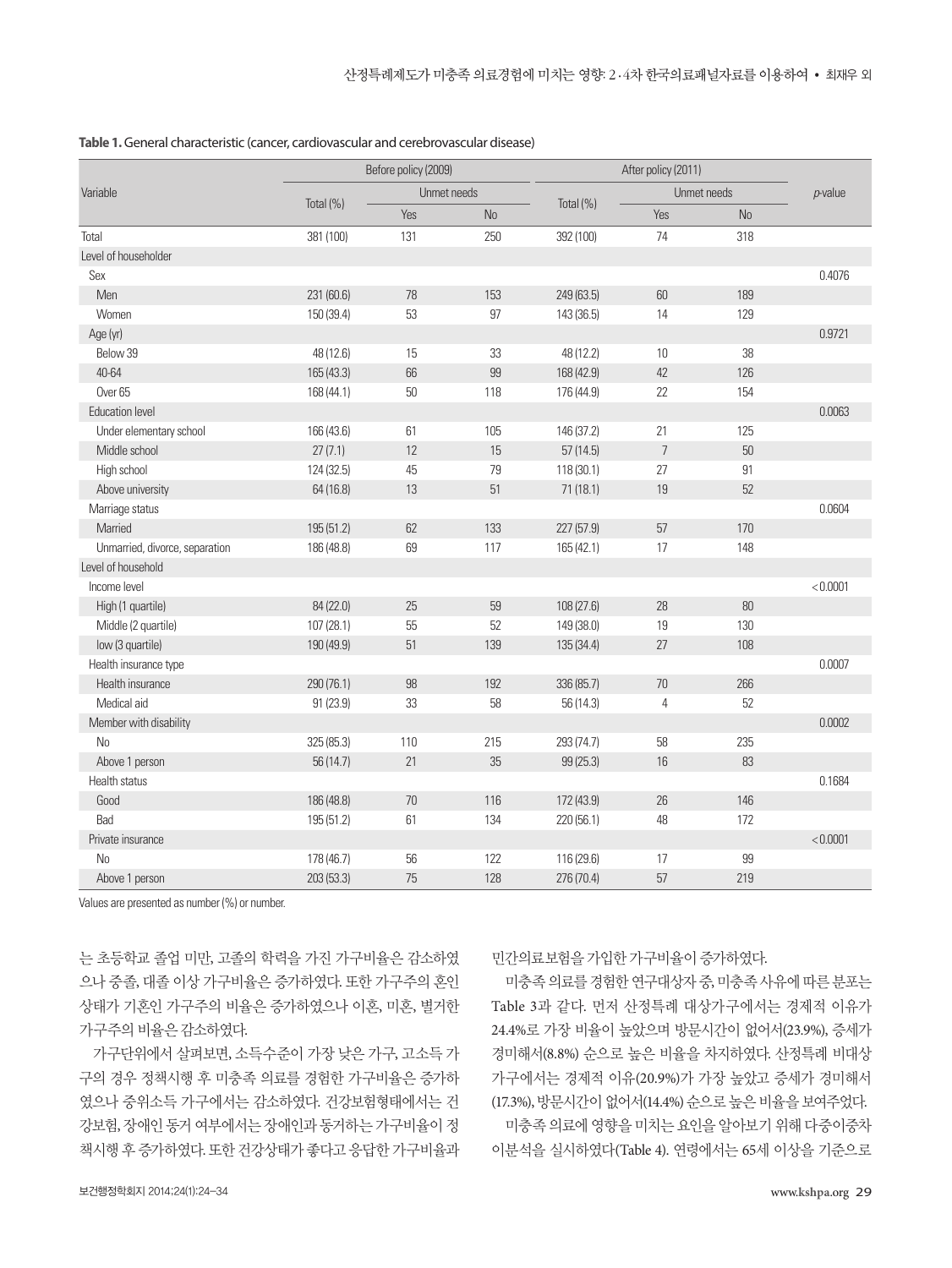|                                | Before policy (2009) |             |           | After policy (2011) |                  |           |            |
|--------------------------------|----------------------|-------------|-----------|---------------------|------------------|-----------|------------|
| Variable                       |                      | Unmet needs |           |                     | Unmet needs      |           | $p$ -value |
|                                | Total (%)            | Yes         | <b>No</b> | Total (%)           | Yes              | <b>No</b> |            |
| Total                          | 349 (100)            | 93          | 256       | 247 (100)           | 46               | 201       |            |
| Level of householder           |                      |             |           |                     |                  |           |            |
| Sex                            |                      |             |           |                     |                  |           | 0.1632     |
| Men                            | 230 (58.7)           | 62          | 168       | 149 (60.3)          | 33               | 116       |            |
| Women                          | 119 (30.4)           | 31          | 88        | 98 (39.7)           | 13               | 85        |            |
| Age (yr)                       |                      |             |           |                     |                  |           | 0.4544     |
| Below 39                       | 44 (11.2)            | 22          | 22        | 35(14.2)            | $\boldsymbol{9}$ | 26        |            |
| 40-64                          | 130 (33.2)           | 40          | 90        | 101 (40.9)          | 19               | 82        |            |
| Over <sub>65</sub>             | 175 (44.6)           | 31          | 144       | 111 (44.9)          | 18               | 93        |            |
| <b>Education level</b>         |                      |             |           |                     |                  |           | 0.0769     |
| Under elementary school        | 133 (33.9)           | 36          | 97        | 116 (47.0)          | 13               | 103       |            |
| Middle school                  | 57(14.5)             | $10\,$      | 47        | 28 (11.3)           | $\boldsymbol{9}$ | 19        |            |
| High school                    | 100 (25.5)           | 29          | 71        | 58 (23.5)           | 13               | 45        |            |
| Above university               | 59(15.1)             | 18          | 41        | 45 (18.2)           | 11               | 34        |            |
| Marriage status                |                      |             |           |                     |                  |           | 0.1021     |
| Married                        | 221 (56.4)           | 60          | 161       | 140 (56.7)          | 32               | 108       |            |
| Unmarried, divorce, separation | 128 (32.7)           | 33          | 95        | 107 (43.3)          | 14               | 93        |            |
| Level of household             |                      |             |           |                     |                  |           |            |
| Income level                   |                      |             |           |                     |                  |           | 0.2454     |
| High (1 quartile)              | 80 (20.4)            | 26          | 54        | 71 (28.7)           | 16               | 55        |            |
| Middle (2 quartile)            | 103 (26.3)           | 33          | 70        | 63(25.5)            | 13               | 50        |            |
| low (3 quartile)               | 164 (41.8)           | 33          | 131       | 113(45.7)           | 17               | 96        |            |
| Health insurance type          |                      |             |           |                     |                  |           | 0.1561     |
| Health insurance               | 305(77.8)            | 77          | 228       | 225 (91.1)          | 46               | 179       |            |
| Medical aid                    | 44 (11.2)            | 16          | 28        | 22(8.9)             | $\mathbf 0$      | 22        |            |
| Member with disability         |                      |             |           |                     |                  |           | 0.3169     |
| <b>No</b>                      | 304 (77.6)           | 85          | 219       | 208 (84.2)          | 37               | 171       |            |
| Above 1 person                 | 45(11.5)             | $\, 8$      | 37        | 39(15.8)            | $\boldsymbol{9}$ | $30\,$    |            |
| Health status                  |                      |             |           |                     |                  |           | 0.9993     |
| Good                           | 154 (39.3)           | 25          | 129       | 109 (44.1)          | 14               | 95        |            |
| Bad                            | 195 (49.7)           | 68          | 127       | 138 (55.9)          | 32               | 106       |            |
| Private insurance              |                      |             |           |                     |                  |           | 0.0031     |
| <b>No</b>                      | 149 (38.0)           | 31          | 118       | 76 (30.8)           | 13               | 63        |            |
| Above 1 person                 | 200 (51.0)           | 62          | 138       | 171 (69.2)          | 33               | 138       |            |

Values are presented as number (%) or number.

가구주가 40-64세에서는 1.7배, 39세 이하인 경우 2.1배 각각 미충 족 의료를 경험할 확률이 높았다. 교육수준에서는 대졸 이상의 학 력을 가진 가구주보다 무학 · 초등 이하의 학력을 가진 가구주에서 1.6배 미충족 의료를 경험할 확률이 더 높았다. 가구의 건강상태가 좋은 경우보다 좋지 않은 가구에서 미충족 의료를 경험할 확률이 1.6배 더 높았다. 산정특례 대상 여부에서는 수혜집단의 미충족 의 료를 경험할 확률이 비수혜집단에 비해 1.2배 더 높았지만, 정책시 행 여부에서는 정책시행 전보다 후에 미충족 의료를 경험할 확률 이 더 적었다. 그러나 산정특례제도의 순수한 효과를 보여주는 변

수인상호교차항은통계적으로유의하지않았다.

미충족 사유에 따른 미충족 의료에 영향을 미치는 요인을 알아 보기 위해 다중이중차이분석을 실시하였고(Table 5), 미충족 의료 경험 사유에서 '경제적 이유,' '방문시간이 없어서'라고 응답한 가 구들을나누어분석하였다.

먼저 '경제적 이유'라고 응답한 가구만을 분석한 결과를 살펴보 면, 가구주의 연령이 적을수록, 교육수준이 낮을수록, 혼인상태가 기혼인가구주보다미혼, 이혼, 사별등일경우미충족의료를더경 험한다고 응답하였다. 가구수준에서 소득수준이 낮을 때, 건강보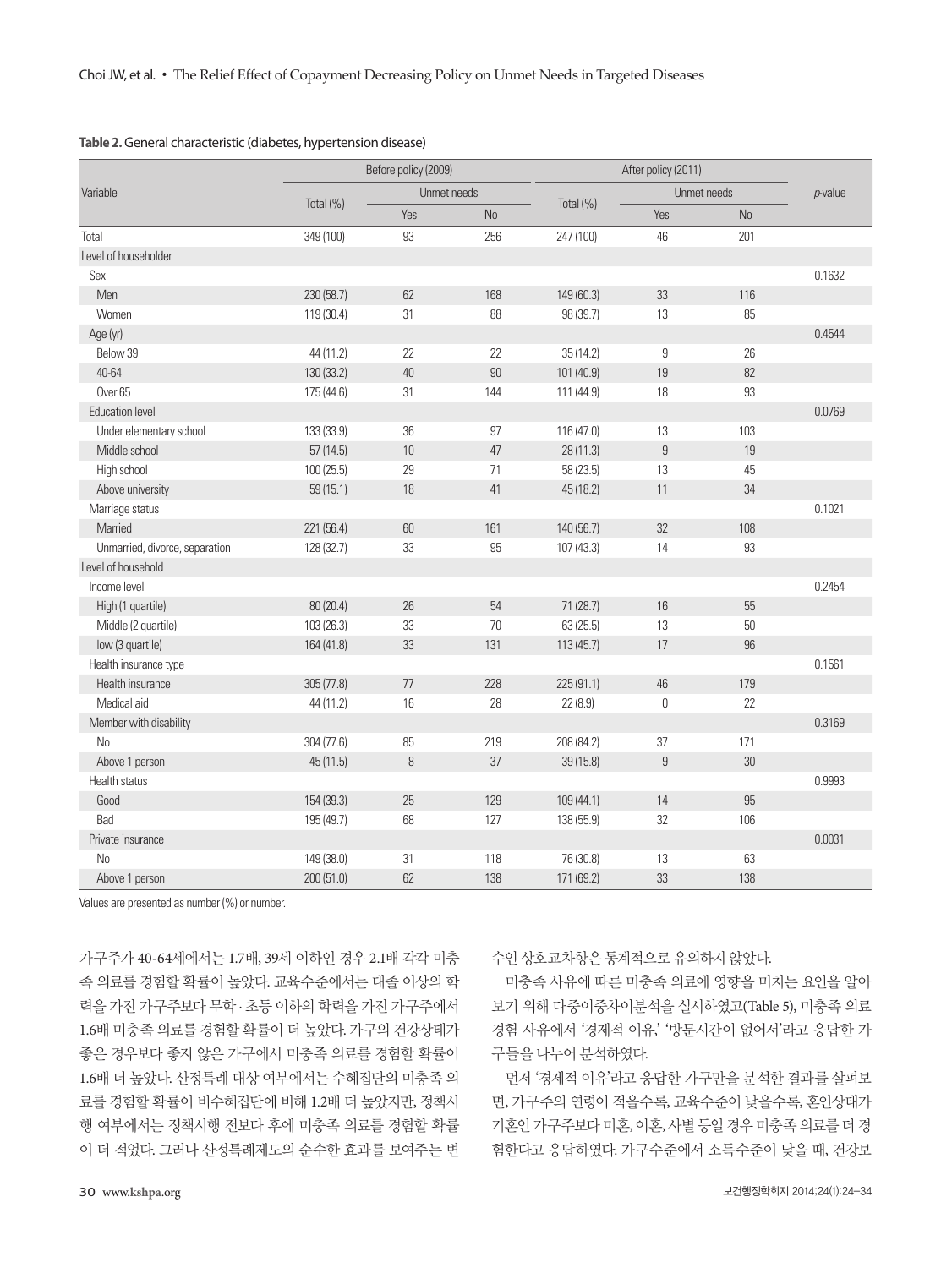|                                        | Unmet needs                |                                |  |  |
|----------------------------------------|----------------------------|--------------------------------|--|--|
| Causes of unmet needs                  | Policy object<br>household | Policy non-object<br>household |  |  |
| Economic reason                        | 50(24.4)                   | 29 (20.9)                      |  |  |
| Too far distance from hospital         | 8(3.9)                     | 2(1.4)                         |  |  |
| Visit's difficulty from health problem | 5(2.4)                     | 6(4.3)                         |  |  |
| Baby-sitter absence                    | 0(0)                       | 0(0.0)                         |  |  |
| Not severe disease                     | 18 (8.8)                   | 24(17.3)                       |  |  |
| Hospital information insufficiency     | 2(1.0)                     | 1(0.7)                         |  |  |
| No have time to visit                  | 49 (23.9)                  | 20(14.4)                       |  |  |
| Difficulty of fast reservation         | 0(0)                       | 0(0)                           |  |  |
| One's doctor absence                   | 0(0)                       | 1(0.7)                         |  |  |
| The others                             | 3(1.5)                     | 8(5.8)                         |  |  |
| Non-response or not-applicable         | 70 (34.1)                  | 48 (34.5)                      |  |  |
| Total                                  | 205 (100.0)                | 139 (100.0)                    |  |  |

**Table 3.** Unmet needs according to major causes

Values are presented as number (%).

험형태가 의료급여일 때, 건강상태가 나쁘다고 응답했을 때 그리고 민간의료보험을 가입한 가구원이 1명 이상일 경우 미충족 의료를 더 많이 경험하였다. 산정특례 대상 여부는 유의한 영향을 미치지 않지만, 정책시행 여부는 전보다 후에 미충족 의료를 더 적게 경험 하였다. 산정특례제도의순수한효과를보여주는변수인상호교차 항의회귀계수는통계적으로유의하지않았다.

다음으로 '방문시간이 없어서'라고 응답한 가구만을 대상으로 한 분석한 결과에서는 가구주가 여성인 경우, 연령이 적을수록 미 충족 의료를 더 경험한다고 응답하였다. 그러나 고소득 가구보다 소득수준이 가장 낮은 가구에서 미충족 의료를 경험할 확률이 낮 았다. 민간의료보험을 가입한 가구원이 1명 이상인 가구가 민간의 료보험에 가입하지 않은 가구보다 미충족 의료를 경험할 확률이 더 높았다. 산정특례 대상 여부는 정책 대상가구가 비대상가구보 다 미충족 의료경험은 유의한 수준으로 더 높았고, 정책시행 여부 는 정책시행 전보다 후에 미충족 의료를 더 적게 경험하였다. 그러 나 산정특례제도의 순수한 효과를 보여주는 변수인 상호교차항의 결과는통계적으로유의하지않았다.

# 고 찰

이 연구에서는 미충족 의료경험 여부를 종속변수로 설정하였고 소인성 요인, 가능요인, 요구요인 변수들을 독립변수로 사용하여 각 요인 중 미충족 의료경험과의 관련요인을 분석하였다. 또한 산 정특례제도의 순수한 영향을 파악하기 위해 수혜집단(암, 심 · 뇌혈 관질환 환자)과 비수혜집단(당뇨 · 고혈압 환자)에서 정책시행 전후 의 차이가 통계적으로 유의한지를 미충족 의료경험을 통해 확인하 였다. 그리고 추가적으로 미충족 의료를 경험하는 이유(경제적 이 유, 방문시간이없어서)를구분하여분석하였다.

| <b>Table 4.</b> Factors associated with unmet needs of household |           |                |            |  |  |
|------------------------------------------------------------------|-----------|----------------|------------|--|--|
| Variable                                                         | Exp(B)    | Standard error | $p$ -value |  |  |
| Level of householder                                             |           |                |            |  |  |
| Sex                                                              |           |                |            |  |  |
| Men                                                              | Reference |                |            |  |  |
| Women                                                            | 0.93      | 0.26           | 0.7741     |  |  |
| Age (yr)                                                         |           |                |            |  |  |
| Over <sub>65</sub>                                               | Reference |                |            |  |  |
| 40-64                                                            | 1.71      | 0.17           | 0.0020     |  |  |
| Below 39                                                         | 2.13      | 0.25           | 0.0025     |  |  |
| <b>Education level</b>                                           |           |                |            |  |  |
| Above university                                                 | Reference |                |            |  |  |
| High school                                                      | 1.27      | 0.20           | 0.2413     |  |  |
| Middle school                                                    | 1.12      | 0.27           | 0.6616     |  |  |
| Under elementary school                                          | 1.59      | 0.25           | 0.0609     |  |  |
| Marriage status                                                  |           |                |            |  |  |
| Married                                                          | Reference |                |            |  |  |
| Unmarried, divorce, separation                                   | 0.96      | 0.25           | 0.8576     |  |  |
| Level of household                                               |           |                |            |  |  |
| Income level                                                     |           |                |            |  |  |
| High (1 quartile)                                                | Reference |                |            |  |  |
| Middle (2 quartile)                                              | 1.12      | 0.18           | 0.5354     |  |  |
| low (3 quartile)                                                 | 0.74      | 0.21           | 0.1537     |  |  |
| Health insurance type                                            |           |                |            |  |  |
| Health insurance                                                 | Reference |                |            |  |  |
| Medical aid                                                      | 1.03      | 0.20           | 0.8971     |  |  |
| Member with disability                                           |           |                |            |  |  |
| No                                                               | Reference |                |            |  |  |
| Above 1 person                                                   | 0.93      | 0.18           | 0.6990     |  |  |
| <b>Health status</b>                                             |           |                |            |  |  |
| Good                                                             | Reference |                |            |  |  |
| Bad                                                              | 1.62      | 0.14           | 0.0006     |  |  |
| Private insurance                                                |           |                |            |  |  |
| No                                                               | Reference |                |            |  |  |
| Above 1 person                                                   | 1.08      | 0.18           | 0.6539     |  |  |
| Policy subject                                                   |           |                |            |  |  |
| N <sub>0</sub>                                                   | Reference |                |            |  |  |
| Yes                                                              | 1.22      | 0.17           | 0.0262     |  |  |
| Policy execution                                                 |           |                |            |  |  |
| Pre-policy                                                       | Reference |                |            |  |  |
| Post-policy                                                      | 0.49      | 0.21           | 0.0112     |  |  |
| Policy subject × policy execution                                | 0.70      | 0.27           | 0.1941     |  |  |

먼저 미충족 의료에 영향을 미치는 요인으로는 가구주의 연령과 가구의 건강상태이었으며 가구주의 연령이 낮을수록 미충족 의료 를 경험할 확률이 높았는데 이 연구결과는 기존의 선행연구결과와 같은 결과를 보여주었다[3]. 가구의 건강상태가 나쁠수록, 다시 말 해 의료필요가 높을수록 의료이용이 적절하게 이루어지지 못하는 것도 기존 연구와 동일한 요인으로 분석되었다[30]. 또한 정책효과 를 알아보기 위해 이중차이분석방법을 이용하여 수혜집단과 비수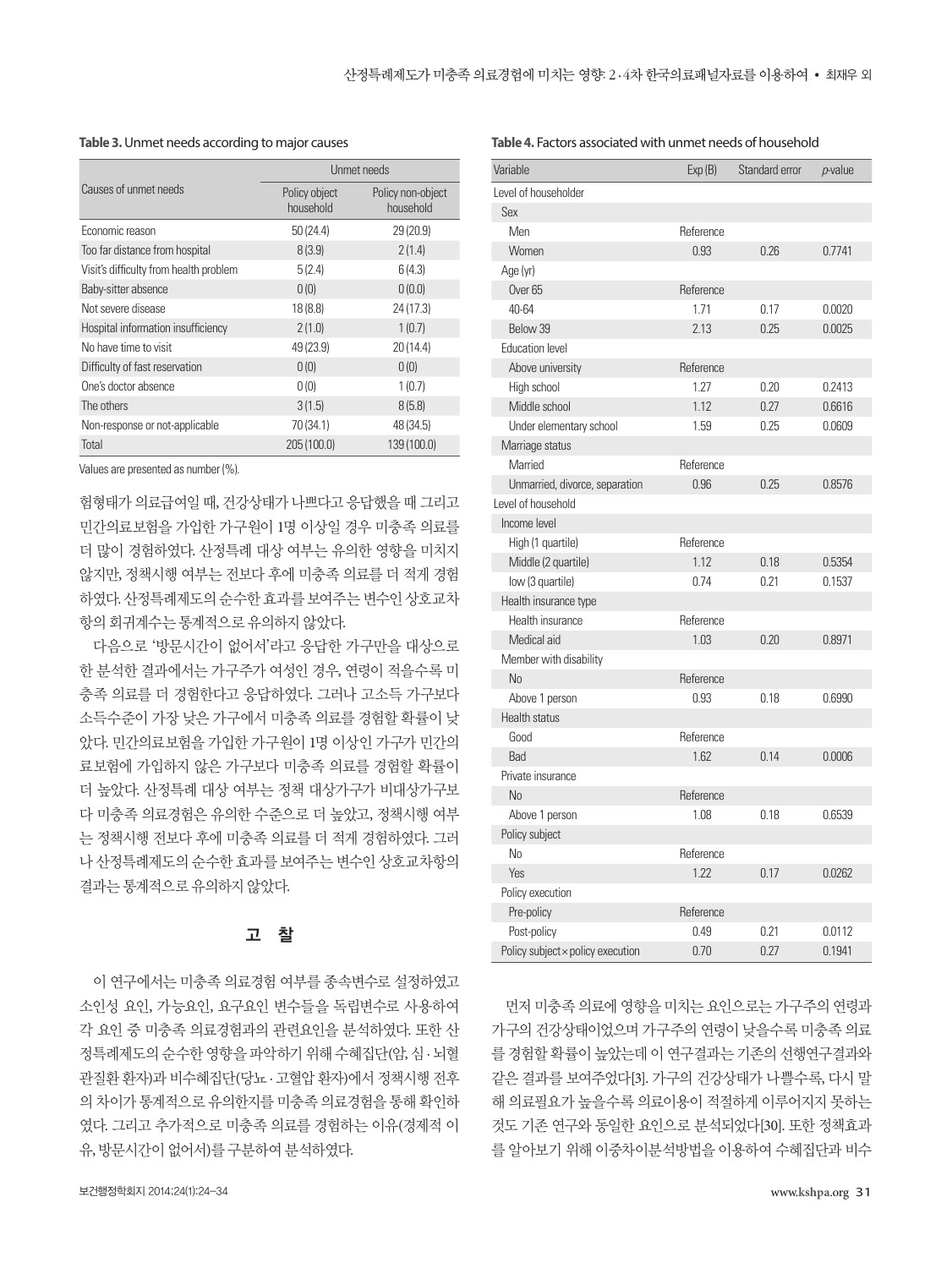| Variable                          |           | Economic reason No have time to visit |
|-----------------------------------|-----------|---------------------------------------|
| Level of householder              |           |                                       |
| Sex                               |           |                                       |
| Men                               | Reference |                                       |
| Women                             | 0.58      | $3.15***$                             |
| Age (yr)                          |           |                                       |
| Over <sub>65</sub>                | Reference |                                       |
| 40-64                             | $1.79*$   | $2.20***$                             |
| Below 39                          | $4.09***$ | $5.22***$                             |
| <b>Education level</b>            |           |                                       |
| Above university                  | Reference |                                       |
| High school                       | 2.02      | 1.23                                  |
| Middle school                     | 1.84      | 1.28                                  |
| Under elementary school           | $6.45***$ | 0.39                                  |
| Marriage status                   |           |                                       |
| Married                           | Reference |                                       |
| Unmarried, divorce, separation    | $2.28*$   | 0.82                                  |
| Level of household                |           |                                       |
| Income level                      |           |                                       |
| High (1 quartile)                 | Reference |                                       |
| Middle (2 quartile)               | $3.10*$   | 1.09                                  |
| low (3 quartile)                  | $4.60***$ | $0.19***$                             |
| Health insurance type             |           |                                       |
| Health insurance                  | Reference |                                       |
| Medical aid                       | $2.96***$ | 0.86                                  |
| Member with disability            |           |                                       |
| N <sub>o</sub>                    | Reference |                                       |
| Above 1 person                    | 0.83      | 0.98                                  |
| Health status                     |           |                                       |
| Good                              | Reference |                                       |
| Bad                               | $3.05***$ | 1.20                                  |
| Private insurance                 |           |                                       |
| No                                | Reference |                                       |
| Above 1 person                    | $2.59***$ | $0.36***$                             |
| Policy subject                    |           |                                       |
| No                                | Reference |                                       |
| Yes                               | 0.99      | $2.38***$                             |
| Policy execution                  |           |                                       |
| Pre-policy                        | Reference |                                       |
| Post-policy                       | $0.29***$ | $0.28***$                             |
| Policy subject × policy execution | 0.48      | 1.20                                  |

**Table 5.** Factors associated with major causes of unmet needs

\**p*< 0.1. \*\**p*< 0.05. \*\*\**p*< 0.01.

혜집단에서 정책시행 전후에 미충족 의료경험의 통계적으로 유의 한 차이가 있었는지 알아보았다. 산정특례제도 시행 후의 미충족 의료경험이 시행 전에 비해 감소하였으나 수혜집단의 미충족 의료 경험은비수혜집단에비해높았는데, 이는여전히중증질환자보유 가구의 미충족 의료경험이 높기 때문이다. 미충족 의료경험이 감소 하였음에도 불구하고 상호교차항에 의해 확인되는 산정특례제도

의순수효과가통계적으로유의하지않았다.

이 연구는 추가적으로 미충족 사유에서 '경제적 이유,' '방문시 간이 없어서'라고 응답한 대상을 각각 나누어 분석하였다. 미충족 사유별로 그 결과 값이 달랐는데 대표적으로 가구주의 성별이 여 성인 경우 남성보다 경제적 이유로는 미충족 의료가 발생할 확률 이 적었지만 방문시간이 없다고 응답한 경우에서는 미충족 의료가 발생할 확률이 유의하게 높았다. 이것은 여성의 가사 및 육아부담 으로 발생했을 가능성이 높은데 캐나다, 브리티시, 컬럼비아에서 2,536개 도시 주민들을 대상으로 조사한 미충족 의료분석에서도 미충족의료를줄이기 위해서는여성의 건강관리와 보육및 지역사 회 지원 등이 필요하다는 연구결과를 참고하여[31], 우리나라에서 도 이러한 미충족 의료를 감소하기 위해 사회보장정책과 연계할 필 요가 있는 것으로 생각된다. 또한 가구의 소득수준이 낮거나 의료 보장형태가 의료급여 수급권자인 경우에 보장성 정책이 강화되었 음에도 불구하고 여전히 경제적 이유로 인한 미충족 의료경험이 유 의하게 높았다. 이는 암질환의 경우 급여되는 부분의 보장성이 강 화되어도 비급여 부분이 존재하기 때문에 이와 같은 결과가 나왔 을가능성이있다[32,33].

OECD에서는 건강보험 이외의 요인들과 연계하여 미충족 의료 의 지표를 보는 것이 중요하다고 조언하고 있는데 이 연구를 통해 주목하여 볼 사항이 바로 민간의료보험 가입자들과 비가입자들의 미충족 의료현황이다. 이 연구에서는 민간의료보험 가입자들의 미 충족 의료가 비가입자들보다 높았다. 민간의료보험 가입자의 특성 을 살펴보면 Kwon 등[34]의 연구에서 교육과 경제적 수준이 높을 수록 민간의료보험에 더 많이 가입하고 우리나라와 같이 공적 의 료보장을 민간의료보험이 보완하는 체계를 가진 나라(영국, 프랑 스, 호주 등)의 경우에도 교육을 많이 받거나 잘사는 사람일수록 민간의료보험에더많이가입하였다[34,35].

Yoon [36]의 연구에 의하면 민간의료보험 가입자의 의료이용이 비가입자보다 높지 않으나 이는 노동시장의 특성(30세 미만에서는 가입자의 의료이용이 많으나, 30세 이상에서는 가입자의 의료이용 이 적게 나타나고 있는 사실을 통해 민간의료보험 가입으로 의료 이용의경제적부담이완화된다하더라도, 의료서비스이용으로초 래되는 불편과 업무차질 등 여타의 기회비용 역시 의료이용에 영 향을 미치고 있다고 봄)을 통해 볼 때 민간의료보험이 의료이용을 늘리고 있다고 보기는 어려우나 의료욕구를 높여 미충족 의료를 높일 수 있는 가능성이 있다. 이러한 시점에서 민간의료보험 가입 자들의 미충족 의료경험이 높게 나타난 사실에 주목하여 민간의 료보험과 의료이용, 의료충족에 관한 계속적인 연구가 필요할 것으 로 생각된다. 또한 미충족 사유별로 실행한 분석에서도 마찬가지로 상호교차항에 의해 확인되는 산정특례제도의 순수효과가 통계적 으로유의하지않았다.

1차 산정특례제도에 대한 국내연구들에서도 비슷한 결과양상을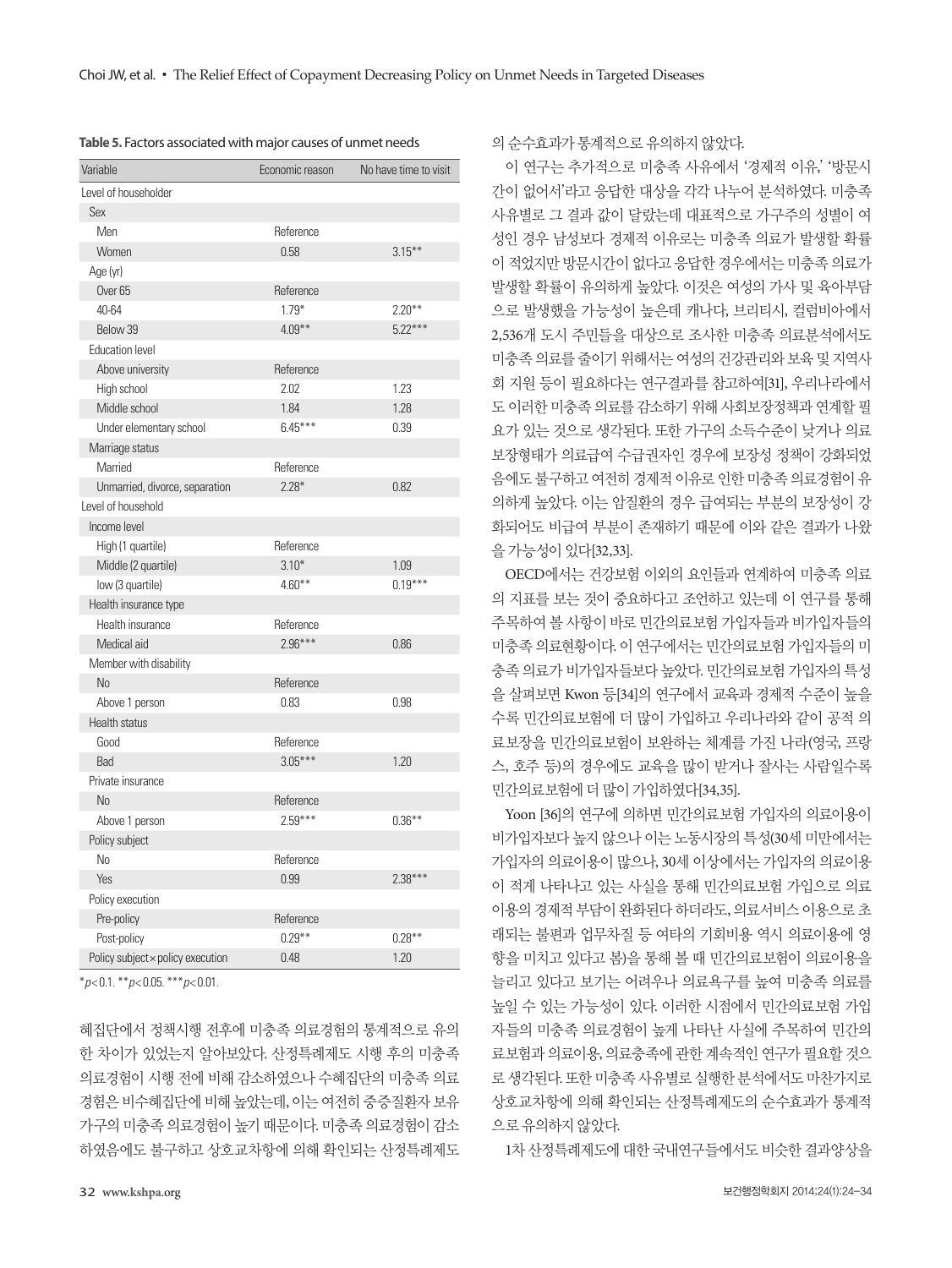보여주었는데 먼저 Bae [37]는 건강보험 보장성 확대정책 전후로 중 증질환자의 미충족 의료가 비중증질환자에 비해 상대적으로 감소 했다는 근거를 발견하지 못했다. 또한 Choi [24]의 연구에서는 다중 이중차이분석결과 지불능력 대비 의료비부담, 재난적 의료비(20%, 30%)에서 모두 상호교차항의 값이 통계적으로 유의하지 않았다. 이러한 결과는 암환자의 경우 등록을 위한 확진까지의 비용이 적 지 않고 이후 급여항목이 제한적이라는 점에서 효과는 제한적일 수 있으나[13], 1차와 2차에서 시행된 산정특례제도의 유효성이 지 속적으로 검증되지 않은 결과들을 통해 현 시점에서 건강보험의 급여확대의접근법에대해고민해보아야할것으로생각된다.

그동안 정부의 보장성 확대과정은 장기계획에 의거하여 명확한 기준과 워칙에 의해 추진되기보다는 상황에 따라 어떤 때는 진료비 를 기준으로 보장성을 확대하기도 하고(본인부담 상한제), 암 등 중 증질환에 편향된 보장성 확대가 이루어지는가 하면, 특정 의약품 (항암제, 골다공증 치료제 등)을 선정하여 급여를 확대하는 등 보 장성확대의원칙과기준에서일관성을찾아보기힘들다.

서론에서 설명하였듯이 급여확대의 접근법으로는 크게 질환 중 심, 진료비 중심, 사회계층 중심, 항목 중심 접근으로 나누어 볼 수 있다. 그중에 산정특례제도는 중증 · 고비용 질환 관련 의료비용을 우선적으로 급여하는 질환별 접근으로 볼 수 있다. 이러한 접근법 은 특정 질환 환자를 빠르게 정책 옹호자로 만드는 정치적 실용성 과 비용부담이 매우 높은 질병을 커버해 주는 장점이 있지만 비용 부담이 매우 높은 다른 질병의 경우 혜택에서 제외되는 문제가 발 생할 수 있고 중증질환 선정의 기준도 정하기 어렵다. 또한 암 등 중 증질환의 본인부담률 5%는 도덕적 해이(moral hazard)를 유발시 킬 수 있다. 하루 입원비에 대한 5%의 본인부담금은 환자들이 퇴원 을 기피하는 현상을 야기할 수 있으며 부담을 할 수 있는 많은 가입 자에게보험재원을사용하고있다.

게다가 중증질환 중심의 보장성 강화는 고비용 투자가 필요한 고도의 첨단시술을 독점하는 초대형 상급종합병원으로의 환자 쏠 림을 고착화시킬 수 있다. 이는 환자의 상태와 치료의 난이도에 따 라 의료체계 내에서 종별로 구분된 의료기관의 기능에 맞게 의료 이용이 효율적으로 배분되지 않고 대형 상급종합병원으로만 이용 이 집중되는 문제가 발생할 수 있다. 따라서 정부는 의료비 부담능 력이 취약한 집단으로 노인, 저소득층, 장애인과 같은 사회경제적 취약 계층에 대해 급여를 우선적으로 확대하는 정책을 심도 있게 고려해볼필요가있다.

이 연구는 미충족 의료를 경험하게 된 이유에 따라 그룹을 나누 어 분석했다는 점에서 기존의 미충족 의료와 관련된 연구들과 다 르다고 할 수 있다. 일반적으로 미충족 의료는 경제적 이유로 발생 하는 경우가 많고 보장성 강화 측면에서도 지표로 활용할 수 있기 때문에 가장 빈번히 분석되었다. 그러나 궁극적으로 미충족 의료 를 감소시키고자 하는 정책목표를 달성하기 위해서는 다른 이유들 로 인해 발생되는 부분도 검토가 필요하며 그것을 일부 반영한 점 이 이 연구의 강점이라 할 수 있다.

하지만 이 연구는 몇 가지 한계를 가지고 진행되었다. 첫째, 연구 에서 분석하고자 하는 대상이 소 표본인 경우, 추정하고 싶은 모형 의 검증력을 감소시키는 문제를 발생시키는데 표본의 크기가 일정 수준 이하인 경우엔 검정통계량의 분포가 근사적으로 정규분포에 따르지 않아 일반적으로 실시하는 모형을 추정하는 데 사용하기 부적합하게 된다. 이번 연구에서는 미충족 의료에 대한 구체적 사 유의 빈도가 낮았기 때문에 부석에 한계가 있었다.

둘째, 미충족 의료경험이 질환의 중증도에 따라 변화 정도의 차 이가 있을 수 있다. 이 연구에서는 암, 심 · 뇌혈관질환 환자를 비교 하기 위하여 고혈압 · 당뇨병 환자로 설정하여 분석하였다. 따라서 중증도가 동일한 질환을 보유한 환자 간의 비교가 아니기 때문에 산정특례제도가 미충족 의료경험에 단순히 효과가 없다고 해석하 는 것은 주의를 요할 필요가 있다. 그러나 일반적으로 고혈압과 당 뇨는 복합만성질환을 보유한 환자가 많기 때문에 방법론적으로 문 제가크지않을것으로생각된다.

결론적으로, 이 연구는 한국의료패널 2 · 4차년도 자료를 활용하 여 산정특례제도 시행 전후에 나타난 개별 가구의 미충족 의료경 험의 변화를 확인함으로써 산정특례제도의 실효성을 확인하고 의 료보장과 관련된 정책수립에 근거를 제공하는 것을 목적으로 실행 되었다. 분석결과 2차 산정특례제도 시행으로 인해 수혜집단의 미 충족 의료경험은 비수혜집단에 비해 통계적으로 유의하게 개선되 는 결과를 보여주지 않았다. 즉 1차 산정특례제도의 기존 연구들과 마찬가지로 정책의 실효성에 대한 근거가 미흡하다는 것이다. 물론 이러한 결과만으로 산정특례제도의 실효성을 단정하기는 어렵겠 지만, 일관된 결과들을 분명 숙고해 볼 필요가 있다. 건강보험의 본 래 취지가 질병으로 인해 예기치 못하게 발생한 고액진료비를 보장 하는 것이라는 점을 감안할 때 의료비 부담능력이 취약한 계층 중 심의 사회계층별 접근으로의 보장성 강화정책 방향전환을 고려해 볼필요가있다.

#### **REFERENCES**

- 1. Park EC. A problem and improvement of health insurance's obligatory authorization system. Korean Acad Health Policy Manag 2008;11:17-42.
- 2. Shin YS, Lee HJ, Lee YH, Shin HW, Jeong HS, Yun SJ, et al. A study on benefits provision to the near poor. Seoul: Korea Institute for Health and Social Affairs; 2004.
- 3. Kim SJ. The unmet needs for health care among Korean adults: differences across age groups. Korean J Health Econ Policy 2007;13(2):1-16.
- 4. Choi YY. Analysis of health care utilization by income disparity. Seoul: Korea University; 2008.
- 5. Heo SI, Shin HS, Kang MA, Kim TI, Kim CB. Proper ways to secure health insurance benefit. Seoul: Korea Institute for Health and Social Affairs; 2007.